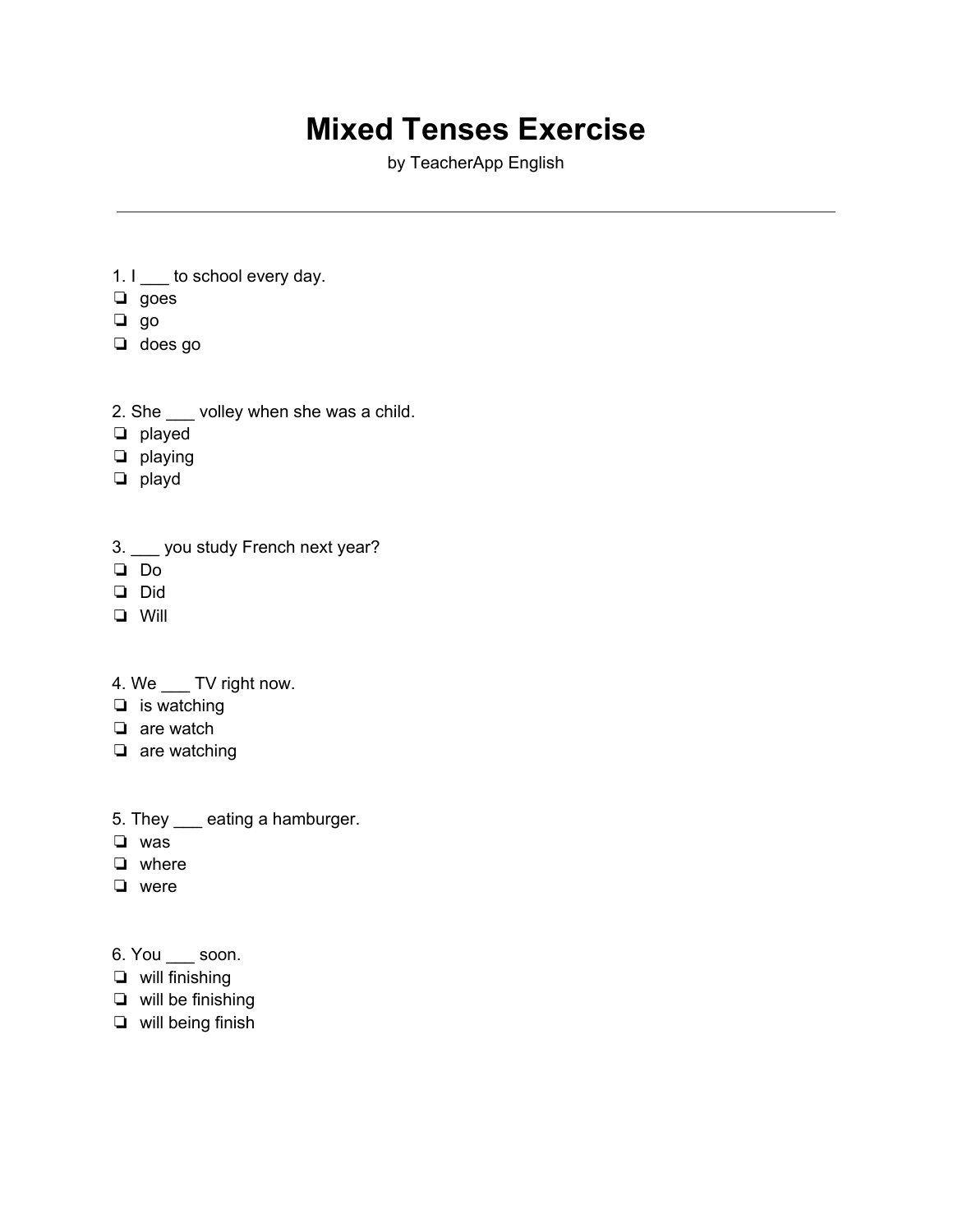7. They \_\_\_ gone to Brazil.

- ❏ has
- ❏ have
- ❏ hasn't

8. Emma the window when it started raining.

- ❏ had closed
- ❏ has closed
- ❏ have closed
- 9. The thieves \_\_\_ the bank.
- ❏ has stolen
- ❏ had steal
- ❏ have stolen
- 10. She \_\_\_ just arrived home.
- ❏ haven't
- ❏ has
- ❏ does
- 11. \_\_\_ too long?
- ❏ Will you be waiting
- ❏ Will you waiting
- ❏ You will be waiting
- 12. My sister \_\_\_ dinner when the phone rang.
- ❏ cooking
- ❏ was cooking
- ❏ were cooking
- 13. Rose \_\_\_ dinner.
- ❏ isn't cooking
- ❏ am cooking
- ❏ is cook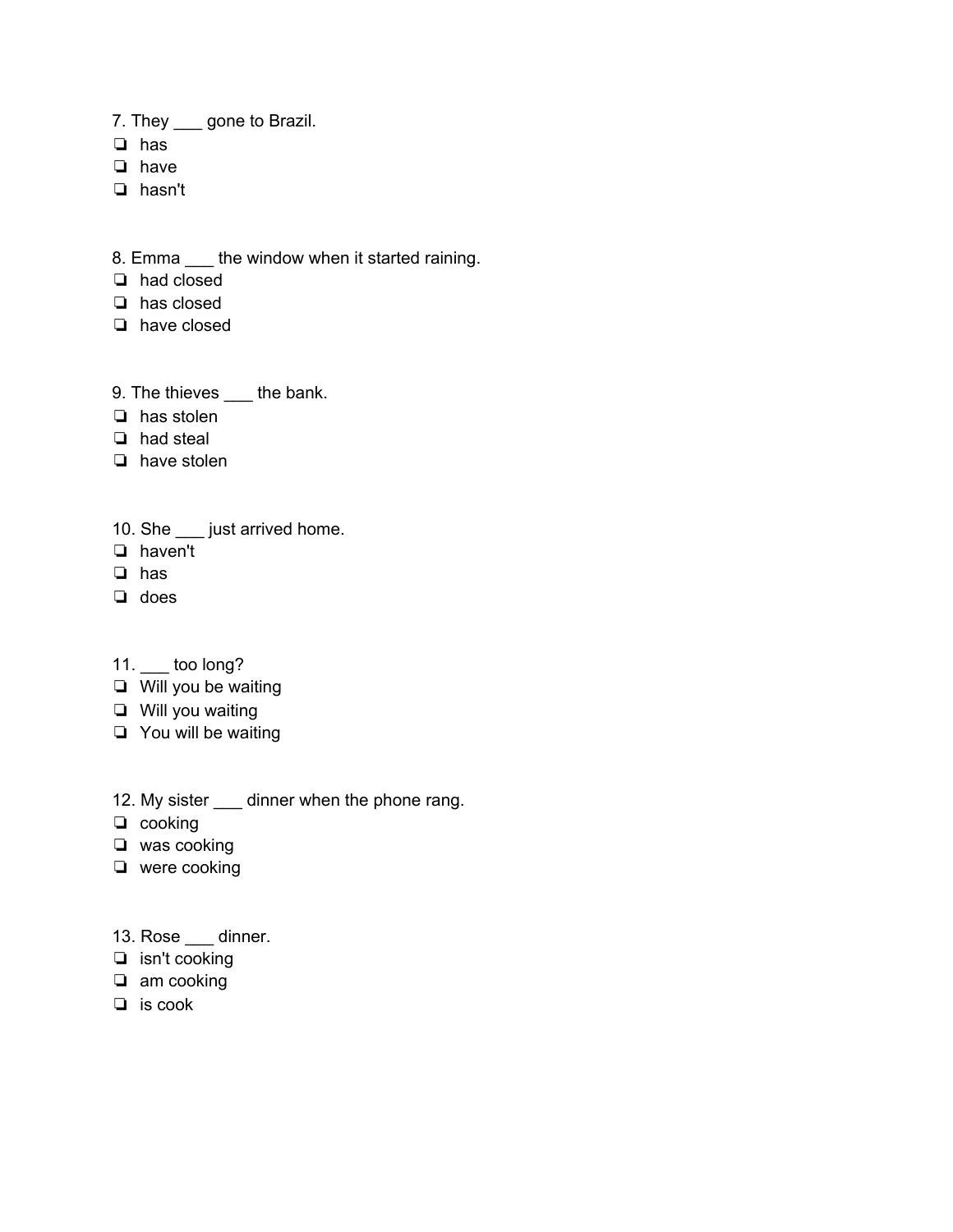14. She \_\_\_ 10 next month.

- ❏ will be
- ❏ be
- ❏ will is
- 15. Tom \_\_\_ see an UFO yesterday.
- ❏ doesn't
- ❏ don't
- ❏ didn't

Correct Answers on final page.